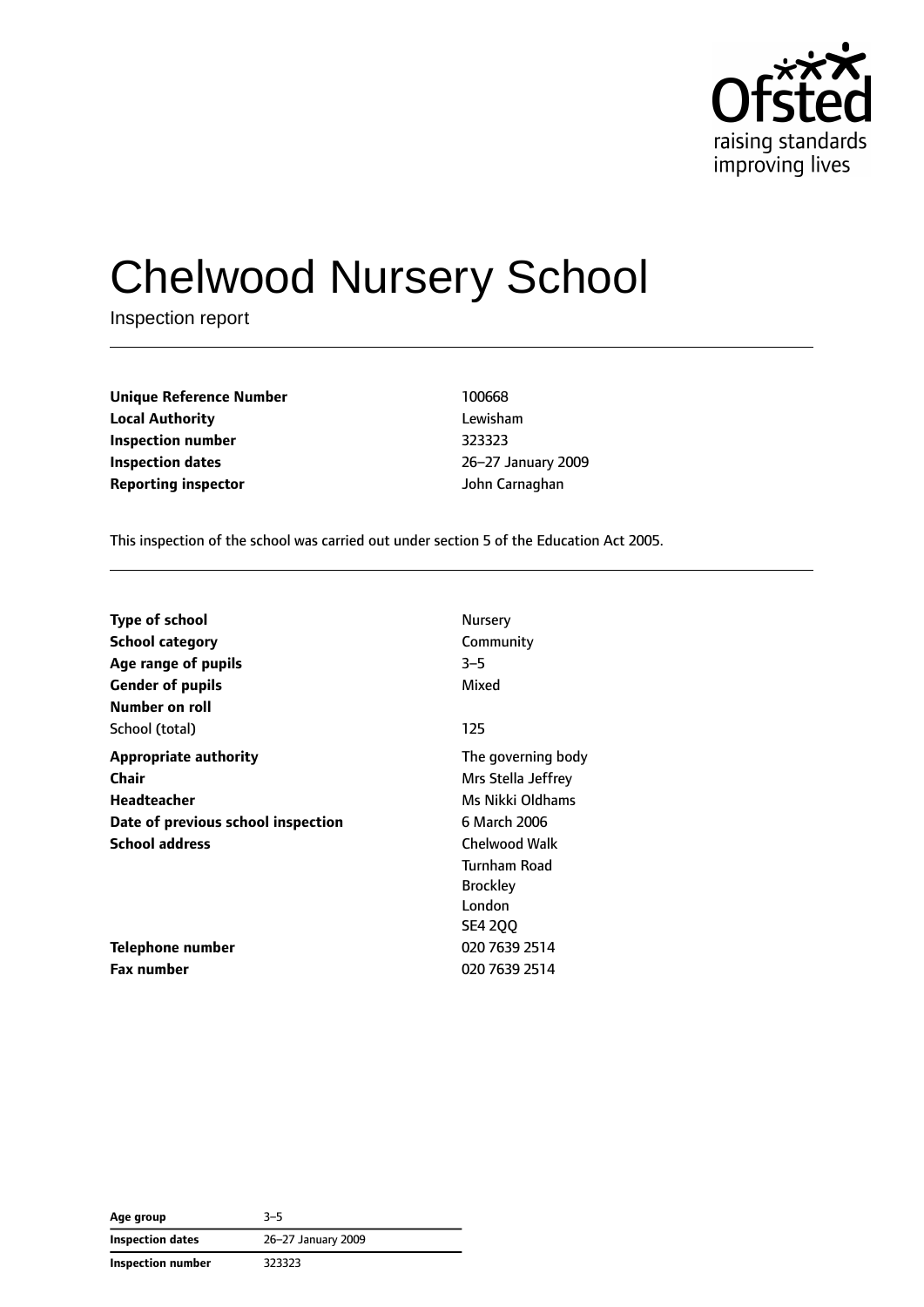.

<sup>©</sup> Crown copyright 2009

Website: www.ofsted.gov.uk

This document may be reproduced in whole or in part for non-commercial educational purposes, provided that the information quoted is reproduced without adaptation and the source and date of publication are stated.

Further copies of this report are obtainable from the school. Under the Education Act 2005, the school must provide a copy of this report free of charge to certain categories of people. A charge not exceeding the full cost of reproduction may be made for any other copies supplied.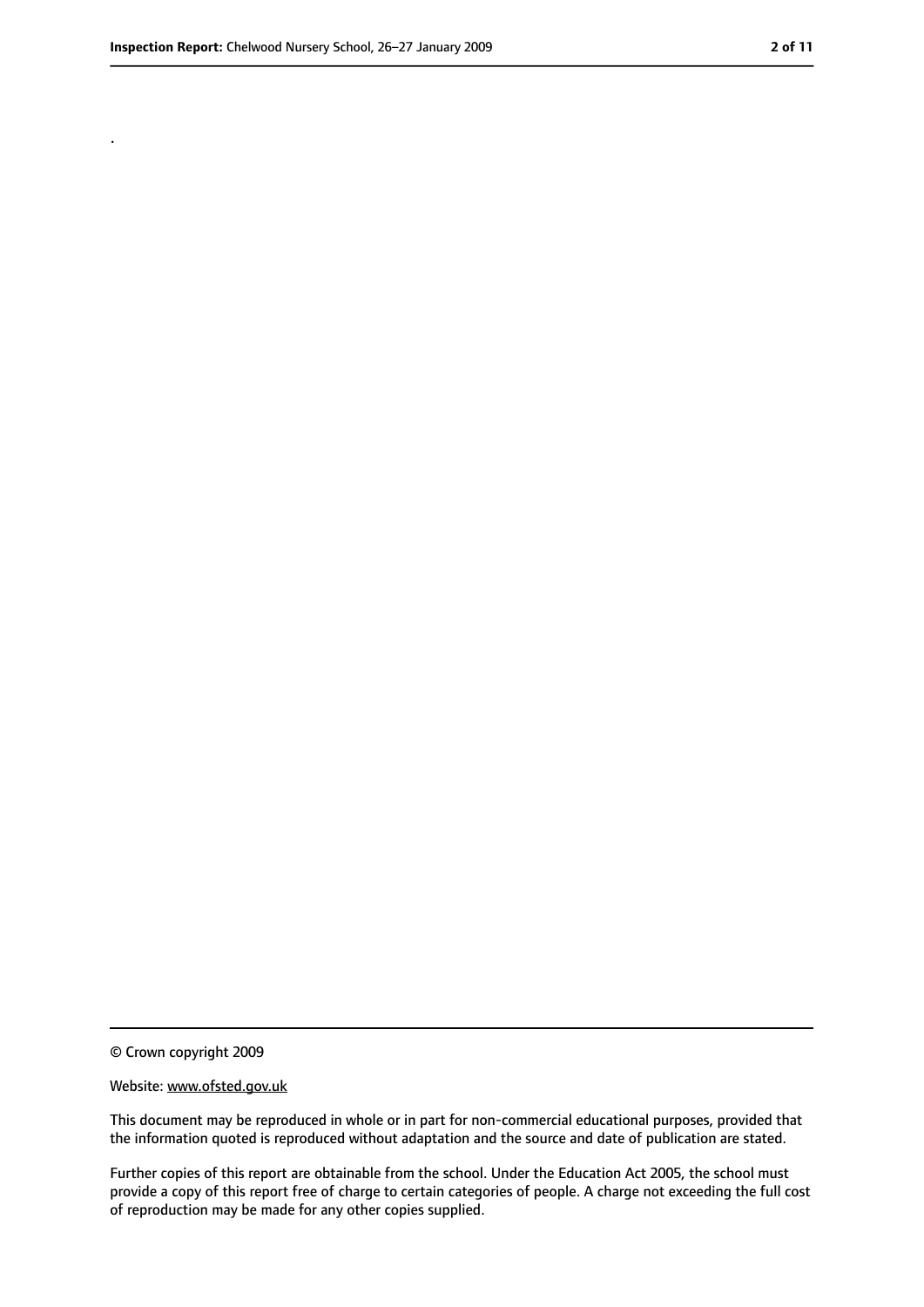### **Introduction**

The inspection was carried out by one Additional Inspector.

#### **Description of the school**

Chelwood Nursery School is a satellite service within the Hatcham Oak Children's Centre. Just over a third of children are White British, and about a quarter have a Black or Black British background. Children come from eighteen cultures and a variety of ethnic backgrounds, and eleven languages are represented. About a third of children have learning difficulties and/or disabilities, and the largest group of these have speech and communication difficulties.

#### **Key for inspection grades**

| Outstanding  |
|--------------|
| Good         |
| Satisfactory |
| Inadequate   |
|              |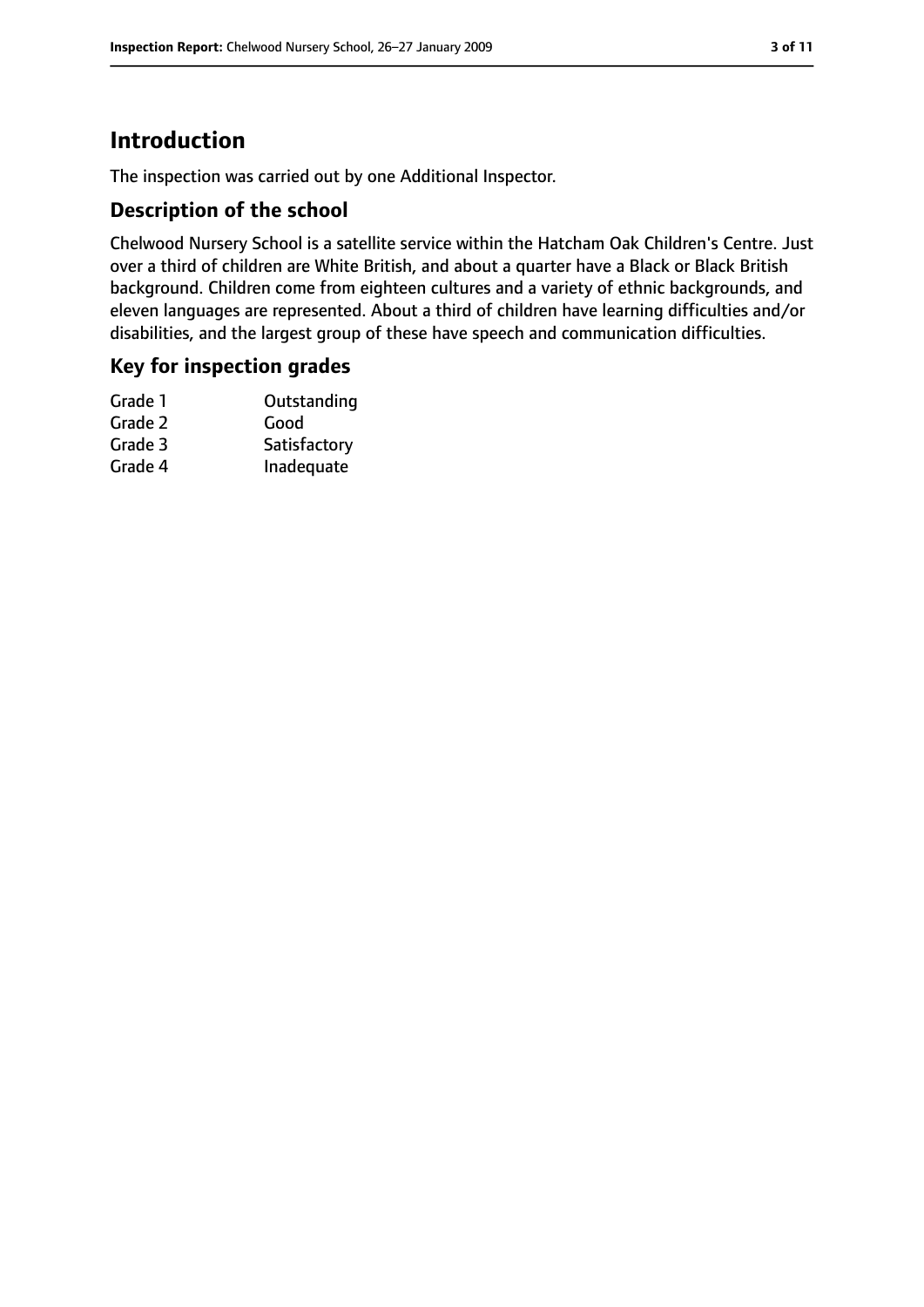### **Overall effectiveness of the school**

#### **Grade: 1**

This is an outstanding school. One parental comment, among many positive replies to questionnaires, sums it up. 'Chelwood is the best thing that has happened to my baby. She is so excited about her school that she wants to go to school on Saturday after shopping, and on Sunday after church.' No parents expressed any concerns about the school.

The headteacher is highly capable and is an outstanding role model for teachers and children. She knows the strengths that come from sharing responsibilities. To this end, she leads a very cohesive team of staff, who have similar values and demonstrate a powerful commitment to include all children. The project that they are all engaged on is to ensure that all children receive the best possible opportunities and that no child falls behind. Leadership and management are outstanding.

The way the school plans and delivers a personalised curriculum for all children lies at the heart of much of its success. Clear, precise observations and assessments provide the school with an accurate view of each child's capabilities and changing learning needs. Very careful planning, regularly updated, provides children with a wide range of stimulating activities. These are backed by interesting resources that are carefully prepared in advance. For example, children's role play in the 'Chinese restaurant' in the playground provided great opportunities to develop both their language for communication and their personal and social skills, as they acted as waiters and customers. This outstanding curriculum, coupled with excellent and lively teaching, powerfully promotes learning. These major strengths mean that the children, who generally start school with skills well below those expected for their age, leave at levels similar to, or above age expectations. This represents excellent achievement for all. Children play a dynamic role in their learning - working enthusiastically, behaving well and showing an exceptionally high degree of confidence, independence and concentration.

The promotion of children's welfare is outstanding. Their safety and well-being are a high priority for all staff, and are substantially enhanced by the school's consistently strong policies, procedures and practices. Ongoing assessment leads to children receiving a continuous flow of guidance and advice, but this does not lead to the setting of simple targets to enhance their knowledge of what they should do to improve. The nursery's great strengths in teaching, the curriculum, and care all promote children's outstanding personal development. In particular, children's developing confidence and independence means that they are exceptionally well prepared for later school life.

#### **What the school should do to improve further**

■ Build on developing self-assessment to make the next stages of learning explicit to all children.

### **Achievement and standards**

#### **Grade: 1**

Children enter the school with skills and aptitudes that are well below those expected for their age. A large proportion of children start school with learning difficulties and/or disabilities, and many are at an early stage of speaking English. The high quality of the school's initial assessment permits a rapid diagnosis of the issues facing those who are disadvantaged. The school quickly moves to offer powerful support and encouragement, so that barriers to learning are soon diminished and overcome. By the time children enter primary school, their aptitudes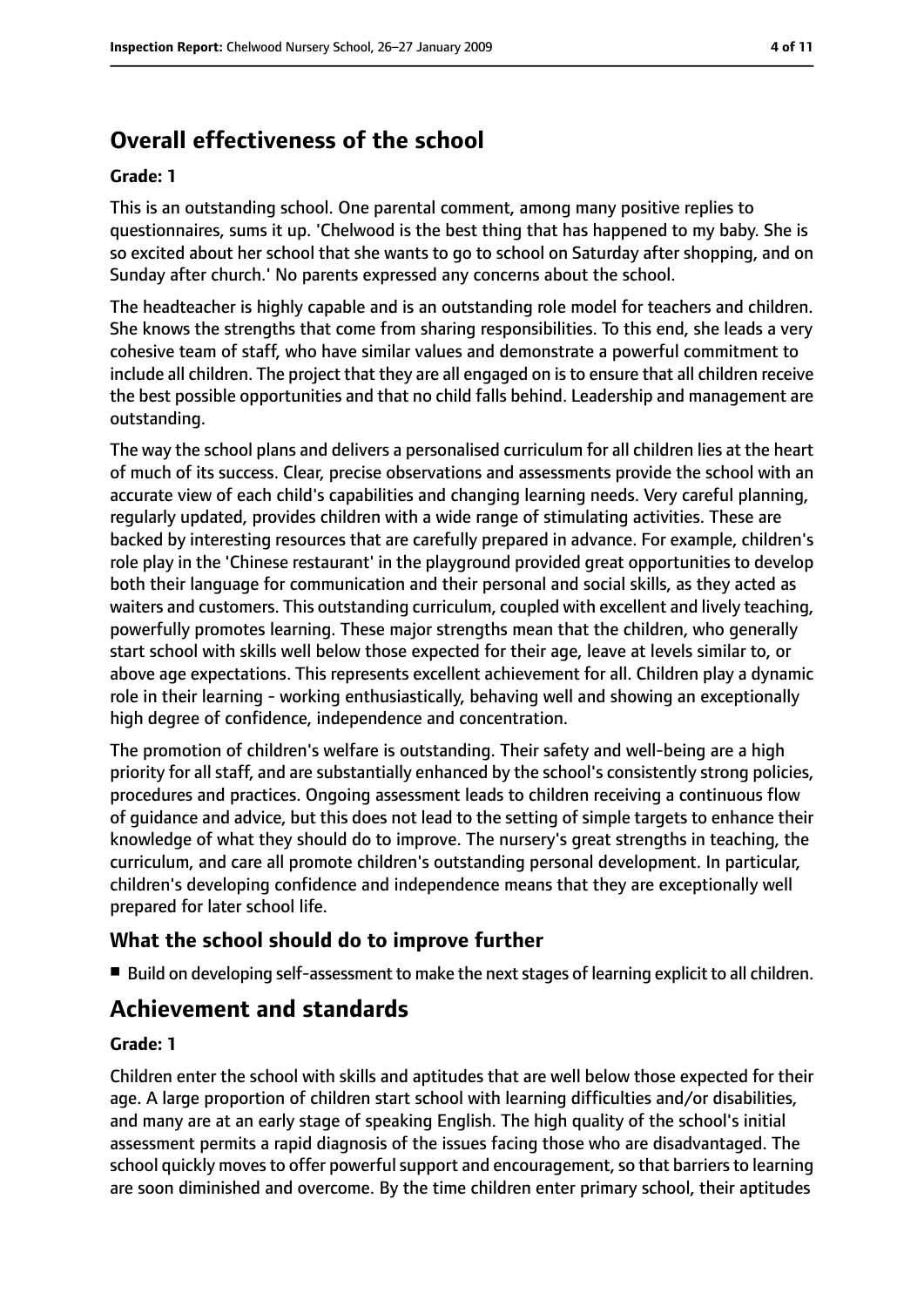are at or above the expected levels for their age, and their achievement - including that of children with speech and communication difficulties and those for whom English is not their mother tongue - is outstanding.

One of the school's strengths is its remarkable success in developing children's personal, social and emotional development. Close links with parents help new children to settle into school life very quickly. Teachers and other adults expect maturity and independence from children, providing very good role models for how they should behave and relate to one another. Even the youngest soon learn to express themselves clearly, saying 'excuse me' if they want to get by or 'stop it, you're hurting me' if they are in distress. Children move to primary school thoroughly prepared for the next phase in their education.

### **Personal development and well-being**

#### **Grade: 1**

The school's exceptional curriculum and personalised support ensures that children develop as very happy and fulfilled individuals. Their enjoyment in learning is palpable and they work individually, in pairs and in groups (large and small) as a matter of course. This means that they develop the skills that equip them for the future exceptionally well. The school provides numerous opportunities to help children to understand the factors that promote good health, and they display sensible habits such as taking energetic exercise and buttoning up warmly before going outside on a January day. Children enjoy growing their own vegetables, which are subsequently used in cooking sessions.

Attendance is better than expected for this age range. To all adults in the school, the safety of their charges is paramount. Their strong promotion of this area ensures that children develop an excellent understanding of how to guard their own safety and that of their classmates. This is enhanced by their mature behaviour. Children's views make a major contribution to the school community. When they express their preferences for play and activities, these are often incorporated into their personal curriculum. Children contribute to the harmony of the school community by joining in tidy-up time and caring for the school environment.

Children's spiritual, moral, social and cultural development are outstanding. Their social development is particularly strong, with constructive relationships making a major contribution to the school's excellent ethos. The cycle of regular cultural festivals, which are marked by the school in its curriculum planning, promotes children's strong multicultural understanding.

### **Quality of provision**

#### **Effectiveness in promoting children's learning and development**

#### **Grade: 1**

Children's rapid development and impressive learning is closely bound to the school's highly effective planning and organisation. Systematic observation and assessment helps adults to track and review children's achievement. Rigorous monitoring by senior managers ensures the accuracy of these assessments. Analysis of this continuous flow of information enables precise support to be directed to groups or individuals, as and when required.

Educational programmes are planned and adapted, on a daily basis, to address each child's developing learning needs. This highly responsive and flexible approach affords each child the best possible opportunities to make progress. Children have freedom to select activities from a range that is on offer, and this motivates them strongly. Teachers know what attracts each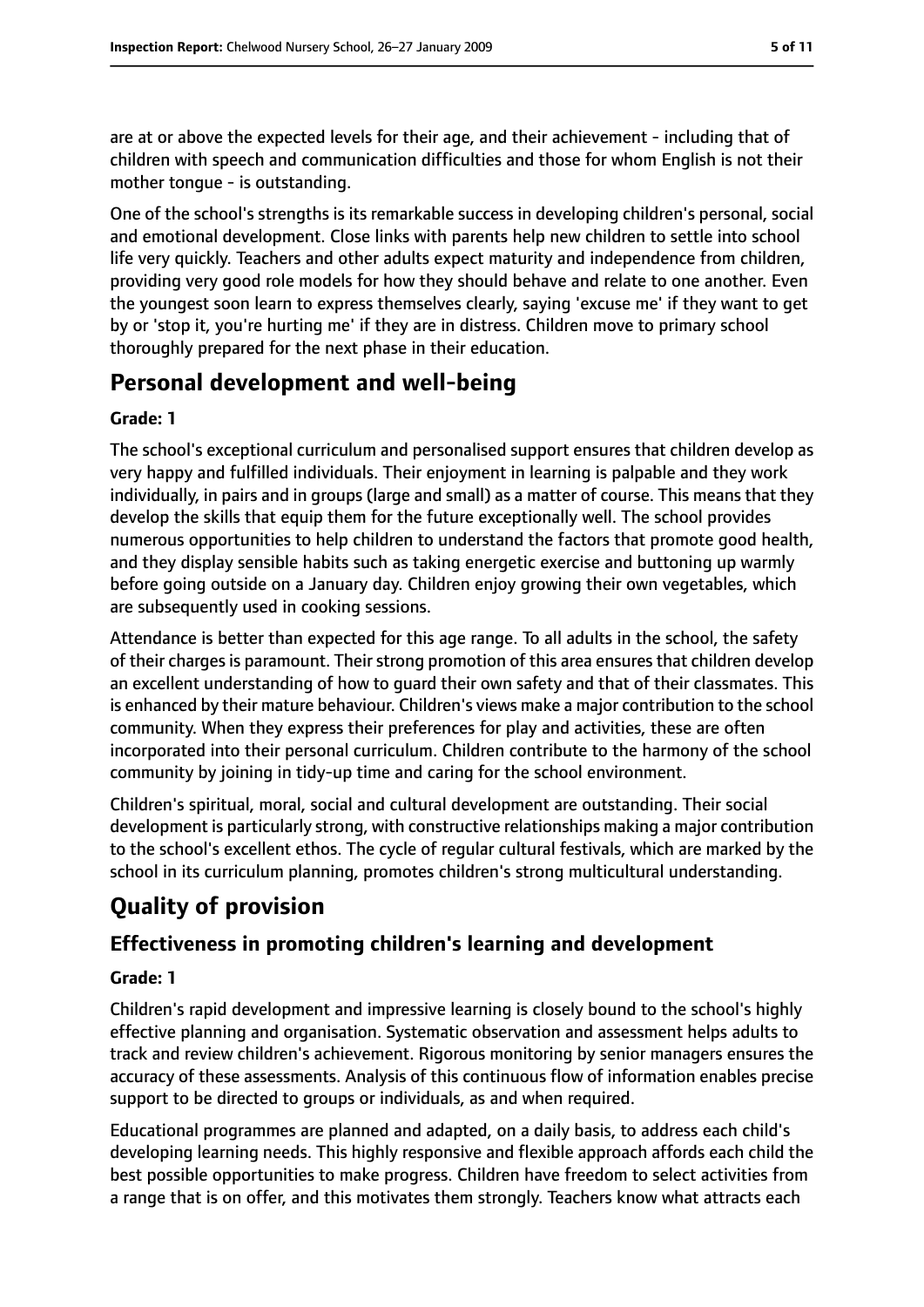child and subtly organise the classroom so that, while children are having great fun, they are also developing their knowledge, skills and attitudes. All adults in classrooms work in close collaboration, maintaining a clear focus on learning.

Classrooms are invariably calm places where children and adults get on amicably, helping one another out as a matter of course. Children show maturity far beyond their years. This enables sessions to proceed with little interruption and promotes rapid progress. Resources are well organised and deployed to maximise enjoyment and learning opportunities. Both indoor and outdoor learning are outstandingly well managed, and planning maintains a constant focus on promoting all the different areas of learning. The balance of adult-led and child-led activities results in active and enjoyable learning.

#### **Effectiveness in promoting children's welfare**

#### **Grade: 1**

Arrangements to safeguard children are comprehensive. All adults take great care in their daily school routines to ensure that children work and play safely, and they constantly stress consideration for others. Routines for outside play and for the unlocking of the gate are rigorously adhered to. Very effective record keeping ensures that each child's particular needs are well known to all relevant staff. Numerous staff are trained as paediatric first-aiders, and all have good knowledge of child protection procedures. There are clear, effective routines for the arrival and departure of children from the premises.

The excellent outside areas allow children to be adventurous, while being vigilantly supervised. Children are regularly reminded about how to move around the premises safely. Excellent partnerships with parents ensure that children make a smooth start to their schooling, and this continues throughout their time at the nursery. Children receive helpful advice about how to improve their skills, but the school recognises that there is scope to provide them with simple, precise targets for improvement.

### **Leadership and management**

#### **Grade: 1**

Parents attest to the numerous qualities in this area, one writing about the strengths of the 'involved, hands-on headteacher' and many expressing gratitude for the approachability of all staff. The headteacher is a pivotal figure in setting the tone for the school. Her door is always open to staff and children, and she knows the school intimately. All staff share the commitment and drive to make sure each child achieves to their full potential. Accurate self-evaluation enables this to be constantly checked on. In this way, leadership and management have a substantial impact on children's achievement and development.

Leadership and management roles are shared among all staff. For example, the curriculum is managed by six teams of staff (one for each learning area), and the whole staff meet to agree on priorities and resources that should be allocated. Governors monitor the school well, working in close collaboration with staff to set priorities in the clear, effective school development plan. Governors check carefully to ensure that these priorities are met, but sometimes do not challenge the school sufficiently. Thorough development planning and the school's excellent recent track record ensure that the school's capacity for improvement in the future is outstanding.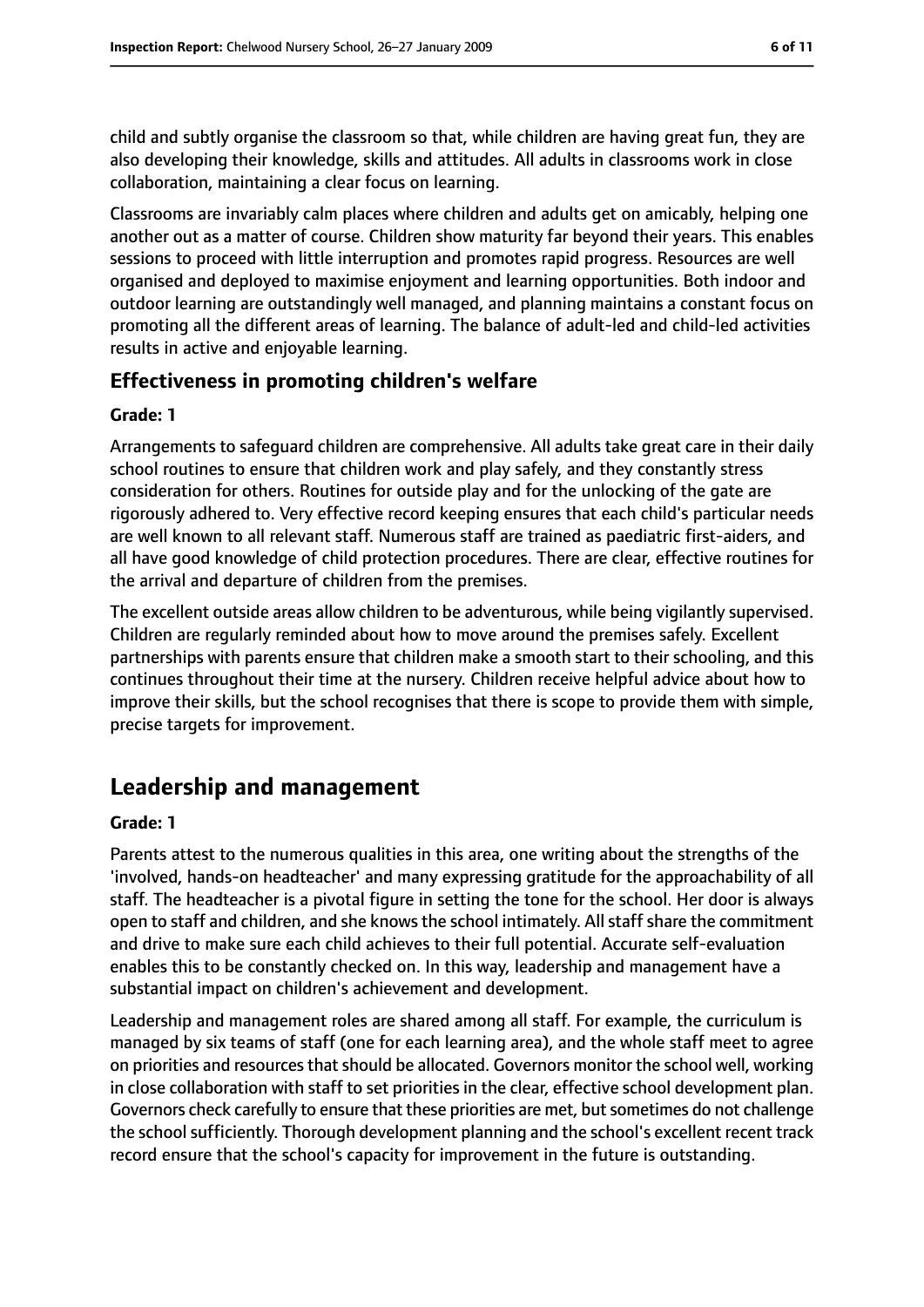Teaching, assessment and the curriculum are closely monitored to assure their high quality. This also means that there is strong consistency in the school's provision. The school is highly inclusive and gives very strong support to disadvantaged children to help them 'close the gap'. It uses wide-ranging links and partnerships to full advantage in promoting children's learning and development.

The school has a clear understanding of what is required to promote community cohesion, based on a sound analysis of its own community and of children's needs. It is effective in ensuring equal opportunities for all to succeed, by removing barriers to participation in learning, and eliminating variations in outcomes for different groups.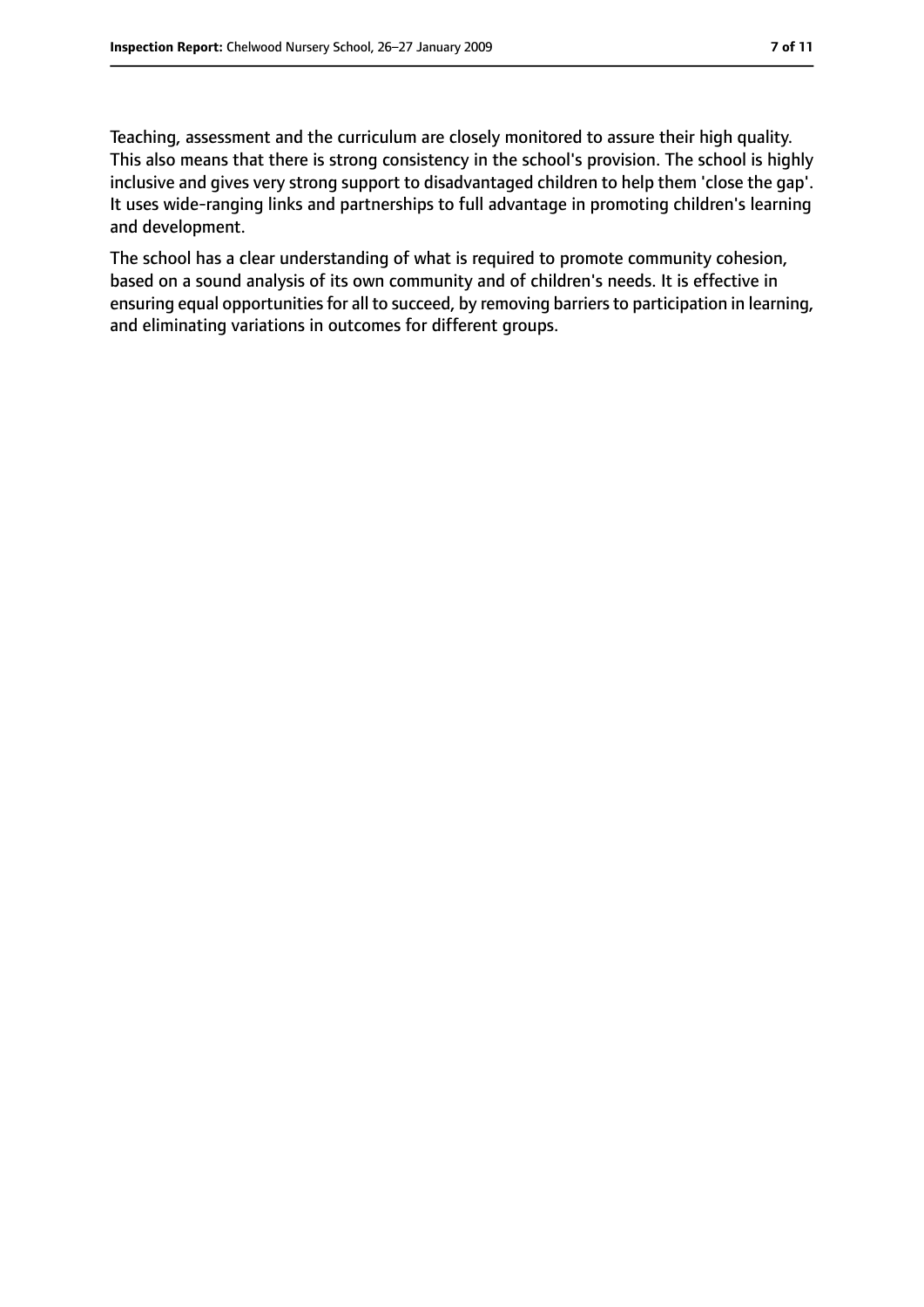**Any complaints about the inspection or the report should be made following the procedures set out in the guidance 'Complaints about school inspection', which is available from Ofsted's website: www.ofsted.gov.uk.**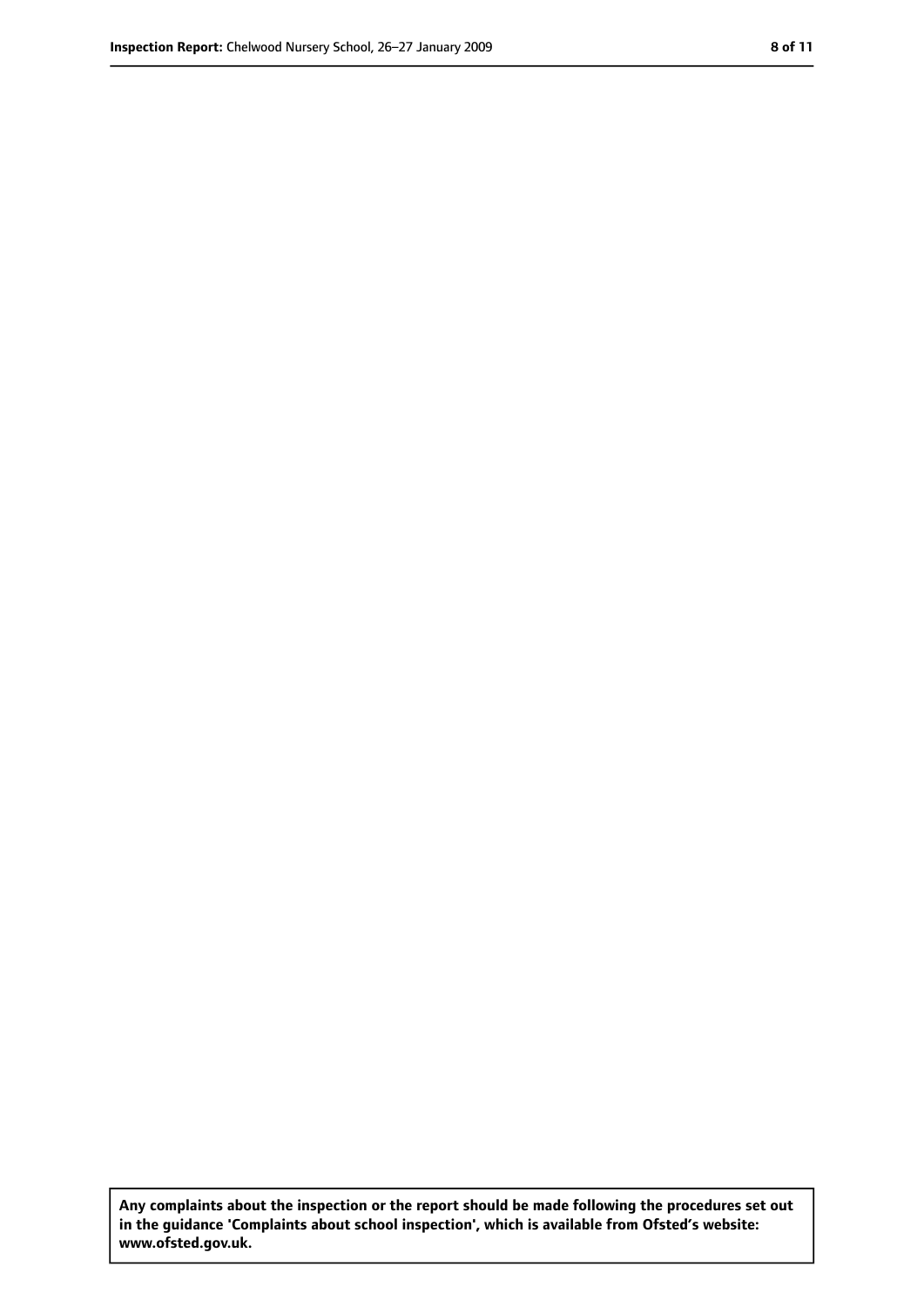## **Inspection judgements**

| ˈ Key to judgements: grade 1 is outstanding, grade 2 good, grade 3 satisfactory, and | <b>School</b> |
|--------------------------------------------------------------------------------------|---------------|
| grade 4 inadequate                                                                   | Overall       |

### **Overall effectiveness**

| How effective is the provision in meeting the needs of children in the<br>EYFS?              |     |
|----------------------------------------------------------------------------------------------|-----|
| Effective steps have been taken to promote improvement since the last<br>inspection          | Yes |
| How well does the school work in partnership with others to promote learners'<br>well being? |     |
| The capacity to make any necessary improvements                                              |     |

### **Achievement and standards**

| How well do children in the EYFS achieve?                                                                   |  |
|-------------------------------------------------------------------------------------------------------------|--|
| The standards[1] reached by learners                                                                        |  |
| How well learners make progress, taking account of any significant variations<br>between groups of learners |  |
| How well learners with learning difficulties and/or disabilities make progress                              |  |

### **Personal development and well-being**

| How good are the overall personal development and well-being of the<br>children?                                 |  |
|------------------------------------------------------------------------------------------------------------------|--|
| The extent of learners' spiritual, moral, social and cultural development                                        |  |
| The extent to which learners adopt healthy lifestyles                                                            |  |
| The extent to which learners adopt safe practices                                                                |  |
| The extent to which learners enjoy their education                                                               |  |
| The attendance of learners                                                                                       |  |
| The behaviour of learners                                                                                        |  |
| The extent to which learners make a positive contribution to the community                                       |  |
| How well learners develop workplace and other skills that will contribute to<br>their future economic well-being |  |

### **The quality of provision**

| How effectively are children in the EYFS helped to learn and develop? |  |
|-----------------------------------------------------------------------|--|
| How effectively is the welfare of the children in the EYFS promoted?  |  |

#### **Annex A**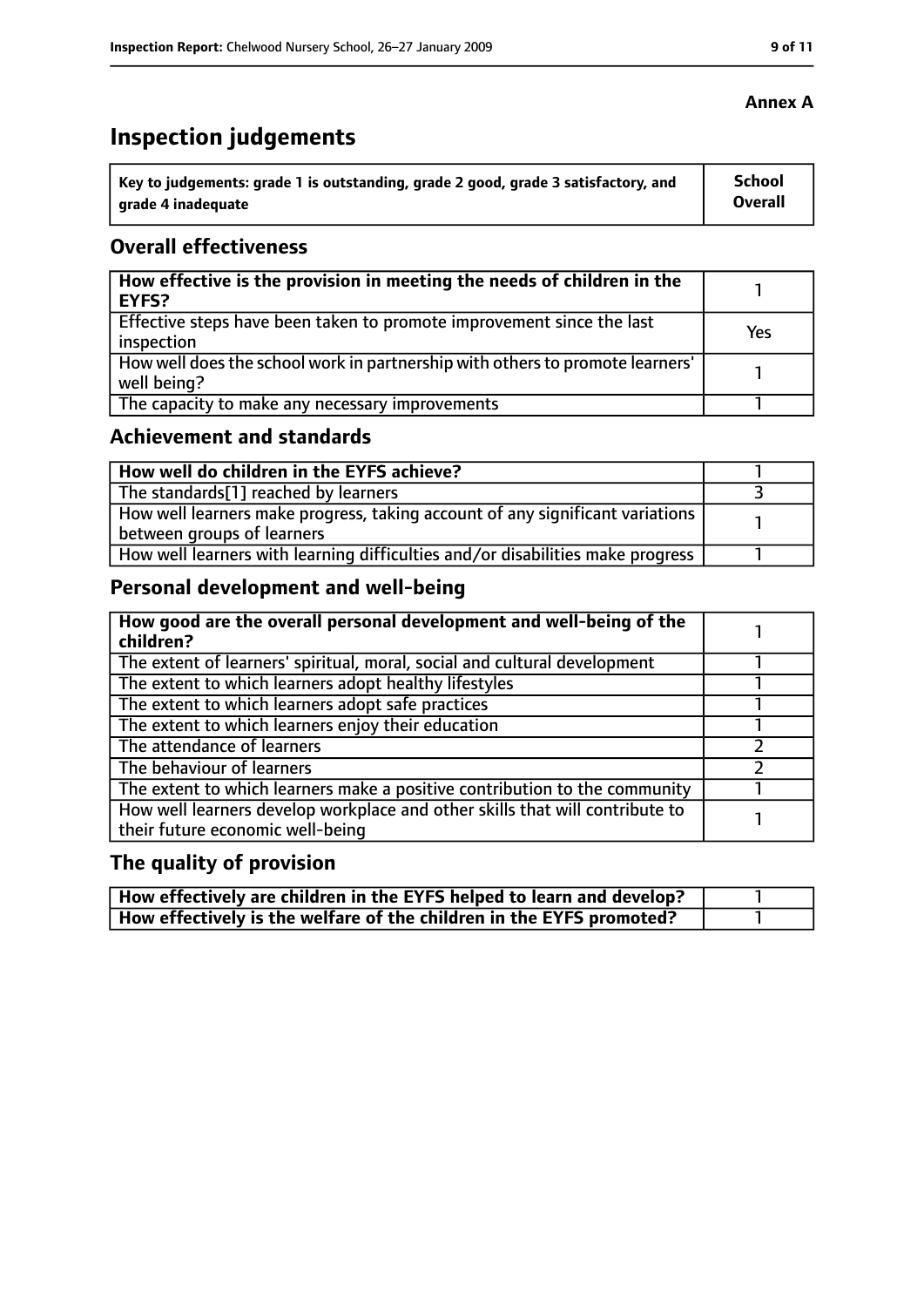### **Leadership and management**

| How effectively is provision in the EYFS led and managed?                                                                                       |           |
|-------------------------------------------------------------------------------------------------------------------------------------------------|-----------|
| How effectively leaders and managers at all levels set clear direction leading<br>to improvement and promote high quality of care and education |           |
| How effectively leaders and managers use challenging targets to raise standards                                                                 |           |
| The effectiveness of the school's self-evaluation                                                                                               |           |
| How well equality of opportunity is promoted and discrimination eliminated                                                                      |           |
| How well does the school contribute to community cohesion?                                                                                      |           |
| How effectively and efficiently resources, including staff, are deployed to<br>achieve value for money                                          |           |
| The extent to which governors and other supervisory boards discharge their<br>responsibilities                                                  |           |
| Do procedures for safeguarding learners meet current government<br>requirements?                                                                | Yes       |
| Does this school require special measures?                                                                                                      | <b>No</b> |
| Does this school require a notice to improve?                                                                                                   | No        |